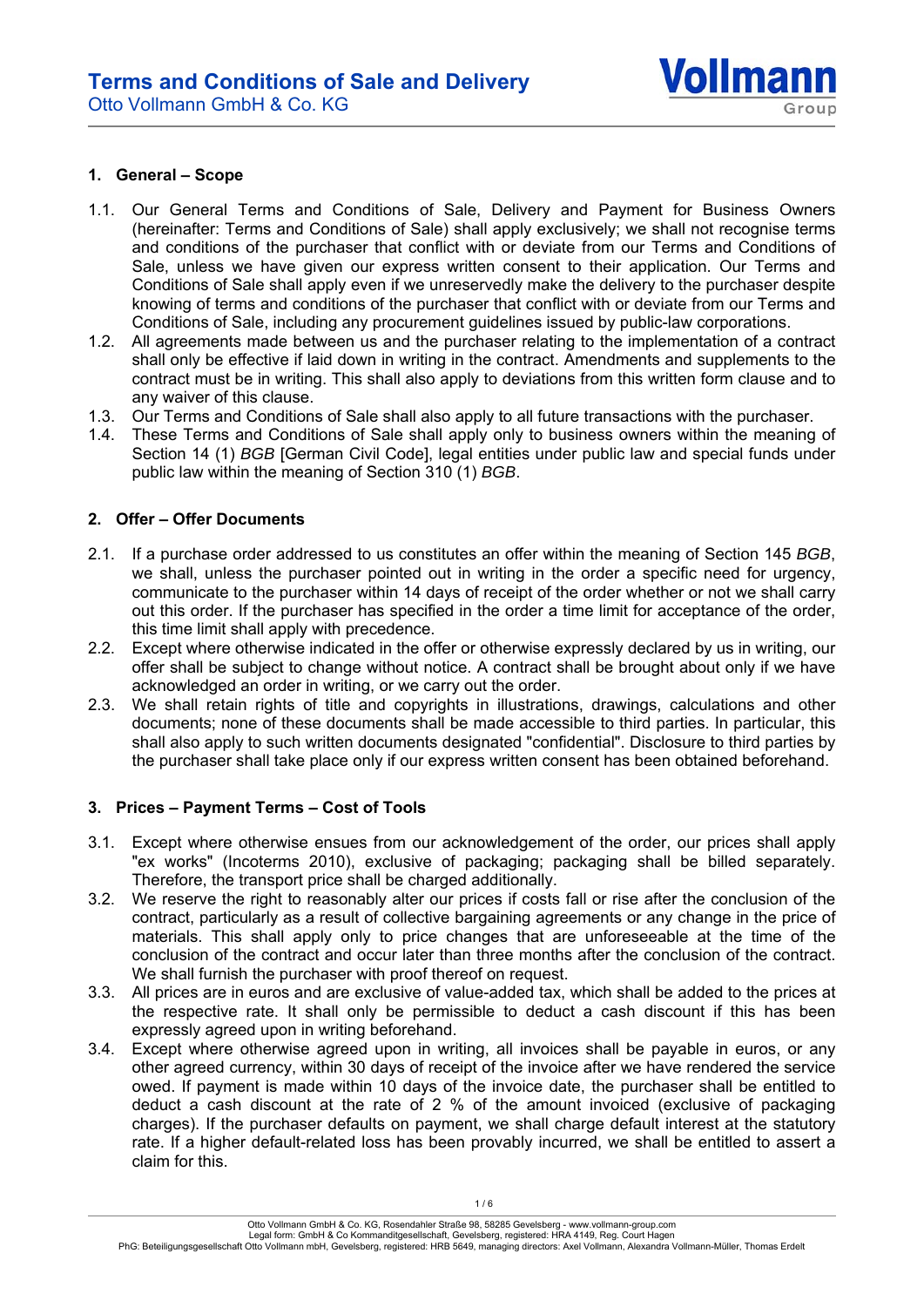

- 3.5. The purchaser shall have rights of set-off only where its counter-claims have been established by a final and non-appealable court judgement, are undisputed or have been acknowledged by us. The purchaser shall be entitled to exercise a right of retention or a right to refuse performance only if the same preconditions are met in the case of counter-claims or if, in the case of defects in the goods delivered, these defects have been discovered, acknowledged by us or at least credibly demonstrated (e.g. by means of a neutral expert's written confirmation), and, additionally, the purchaser's counter-claim is based on the same contractual relationship.
- 3.6. If we are obliged to perform in advance, and, after the conclusion of the contract, we become aware of circumstances under which our claim to payment is jeopardised by a lack of liquidity on the part of the purchaser, we may, at our option, either demand that security be provided within a reasonable period or that payment be made concurrently with delivery. If the purchaser fails to comply with this request, we shall, without prejudice to further statutory rights, be entitled to rescind the contract.
- 3.7. The purchaser shall not acquire any rights in tools as a result of reimbursing the cost of the tools or a portion of this cost. These tools shall remain solely our property.

## **4. Delivery Period**

- 4.1. The delivery period stated by us shall begin only if all essential issues, in particular technical issues, have been cleared up, and the purchaser has met its obligations. Except where otherwise agreed upon or otherwise ensues from the contractual relationship, the delivery period stated by us shall always be non-binding.
- 4.2. Compliance with our obligation to deliver shall be conditional upon the purchaser having properly performed its obligations in due time.
- 4.3. Delays in delivery due to force majeure or due to unforeseeable circumstances not attributable to us, such as operational disruptions, strikes, lockout, lack of means of transport, difficulties in procuring raw materials, official directives, late delivery by our suppliers, shall not lead to default on our part. Any agreed period for delivery shall be extended by the duration of the hindrance. If the hindrance lasts longer than one month, we and the purchaser may, after the expiry of a reasonable set grace period, rescind the contract in respect of the part not yet performed.
- 4.4. If the purchaser sets us a reasonable time limit after we have entered into default, the purchaser shall be entitled to rescind the contract after this time limit has expired to no avail; in this case, the purchaser shall be entitled to damage claims for non-performance only if default is due to wrongful intent.
- 4.5. The limitations of liability under the above subsection (4) shall not apply insofar as a commercial transaction where time is of the essence has been agreed upon; the same shall apply if, due to default attributable to us, the purchaser may claim that it is no longer interested in the performance of the contract. In these cases, liability shall be limited to the loss foreseeable and typical of this type of contract, except where we can be accused of wrongful intent.
- 4.6. If the purchaser defaults on taking delivery or breaches other duties to co-operate, we shall be entitled to demand compensation for the loss incurred upon us, including any extra expenditure. In this case, the risk of accidental destruction or accidental deterioration of the item purchased shall also pass to the purchaser at the time when the purchaser defaults on taking delivery.
- 4.7. We shall be entitled to make sub-deliveries insofar as this does not conflict with any evident interest of the purchaser. In the event of justified sub-deliveries, we shall also be entitled to bill for these sub-deliveries following their dispatch in each case.
- 4.8. Over-deliveries or under-deliveries shall, without proper performance being impaired as a result hereof, be permissible within a scope of plus or minus 5 % as customary in the trade.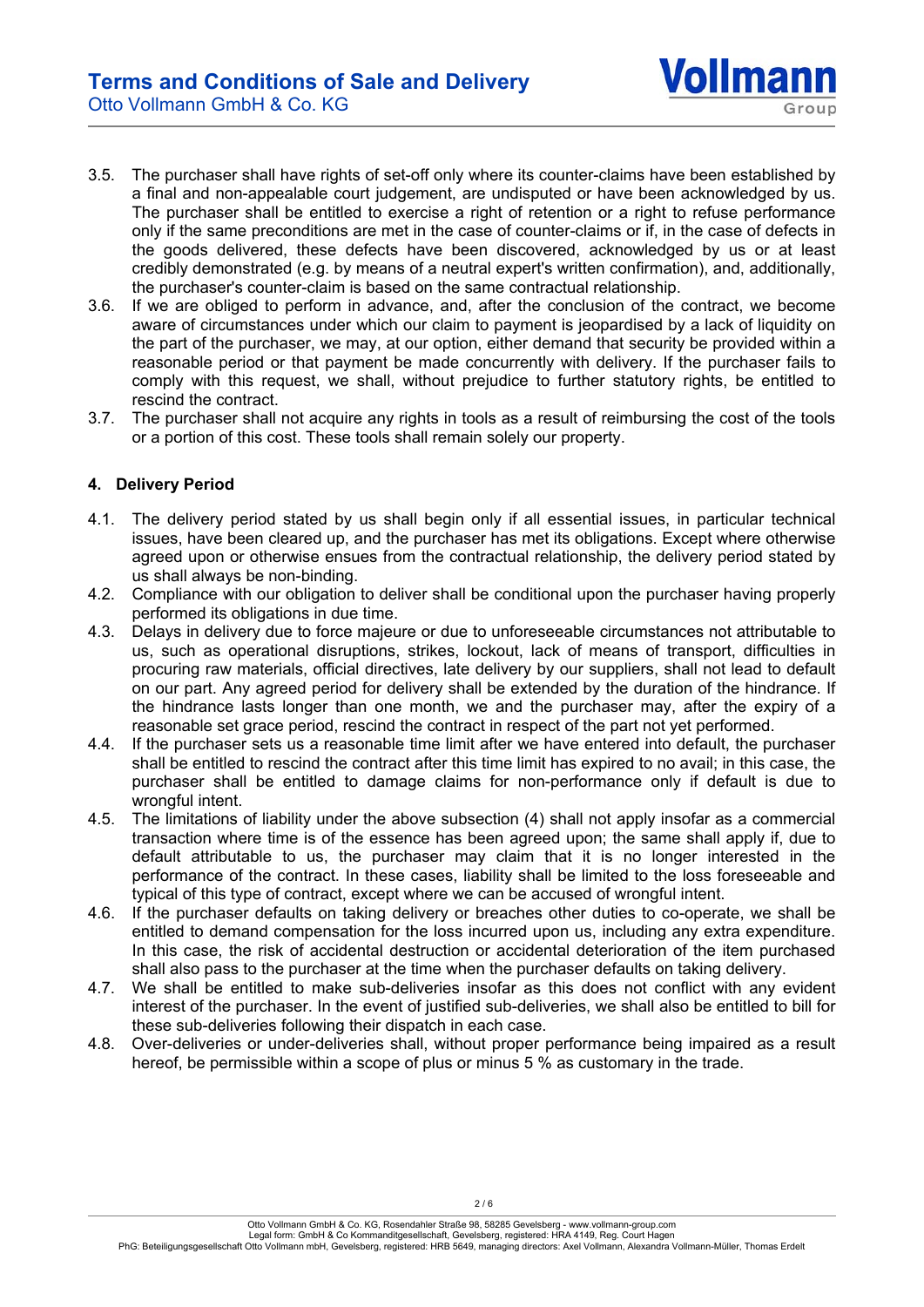

#### **5. Passage of Risk – Packaging Costs**

- 5.1. Except where otherwise agreed upon in writing, "ex works" (Incoterms 2010) shall apply as the delivery clause in relation to business owners and public-law corporations.
- 5.2. No transport packaging or other packaging as defined in the *Verpackungsverordnung* [Packaging Regulation] shall be taken back. The purchaser shall take care of the disposal of the packaging at its expense.
- 5.3. We shall take out transport insurance for the delivery at the purchaser's express request; the costs incurred in this respect shall be borne by the purchaser.

#### **6. Warranty for Defects**

- 6.1. A commercial purchaser shall only have warranty rights (defect-related claims) if, without delay after receiving the goods, the purchaser examines the goods and gives us written notification of any visible defects without delay following this examination or gives us written notification of any hidden defects without delay after their discovery, specifying the defect (Section 377 *HGB* [German Commercial Code]). If the purchaser is not a merchant, it shall give us written notification of such evident defects within 14 days of their discovery.
- 6.2. There shall be no claims based on defects insofar as there are only insignificant deviations from the agreed quality, or there is only an insignificant impairment of usability.
- 6.3. All parts or services that exhibit a defect in quality within the limitation period shall, at out option, be rectified, replaced or re-performed by us free of charge, insofar as the cause of the defect already existed at the time of the passage of risk.
- 6.4. If defects are reported, the purchaser shall only be permitted to withhold payments to an extent reasonably proportionate to the defects that have arisen. Furthermore, these payments shall only be withheld if the preconditions under Section 3 (5), sentence 2 are met.
- 6.5. If, for reasons not attributable to us, the purchaser wrongly reports the existence of a defect attributable to us, we shall be entitled to charge the purchaser for the reasonable expenditure incurred upon us in connection with eliminating or ascertaining the defect.
- 6.6. Claims of the purchaser on the basis of the expenditure necessary for the purpose of supplementary performance, in particular transport, travel, labour and material costs, shall be ruled out insofar as this expenditure increases as a result of the delivered item having been subsequently transported to a place other than the original place of delivery, unless this transportation is required under the contract. We shall be entitled to charge the purchaser for such extra costs.
- 6.7. Statutory recourse claims of the purchaser against us from the sale of consumables (Sections 478 and 479 *BGB*) shall be ruled out with regard to any agreements made by the purchaser with its customers that go beyond the customers' statutory defect-related claims.
- 6.8. Claims of the purchaser based on defects in quality shall become statute-barred 12 months after the passage of risk. However, the statutory limitation periods for defect-related claims shall apply insofar as these are longer than 24 months, and nothing to the contrary ensues from these Terms and Conditions, i.e. for example for items customarily used for buildings (Section 438 (1), no. 2b *BGB*), for the right of recourse (Section 479 (1) *BGB*) and for structures and construction defects (Sections 634a, 438 (1), no. 2a *BGB*) as well as in cases of defects caused with wrongful intent or by gross negligence and in cases of fraudulent concealment of a defect. These limitation periods shall also apply to defect-related consequential loss falling under Section 437 (3) or Section 634 (4) *BGB* (Damages in the Event of Defects). If supplementary performance is required due to a defect, the limitation period shall merely be suspended until such supplementary performance has been rendered and shall not restart from the beginning.
- 6.9. Before the purchaser can assert further claims or rights (rescission, price reduction, damages, reimbursement of expenditure), we shall first be given the opportunity to render supplementary performance within a reasonable period, except where we have given a guarantee contrary hereto. If supplementary performance fails despite at least two attempts at supplementary performance, or if supplementary performance is impossible, or we refuse to render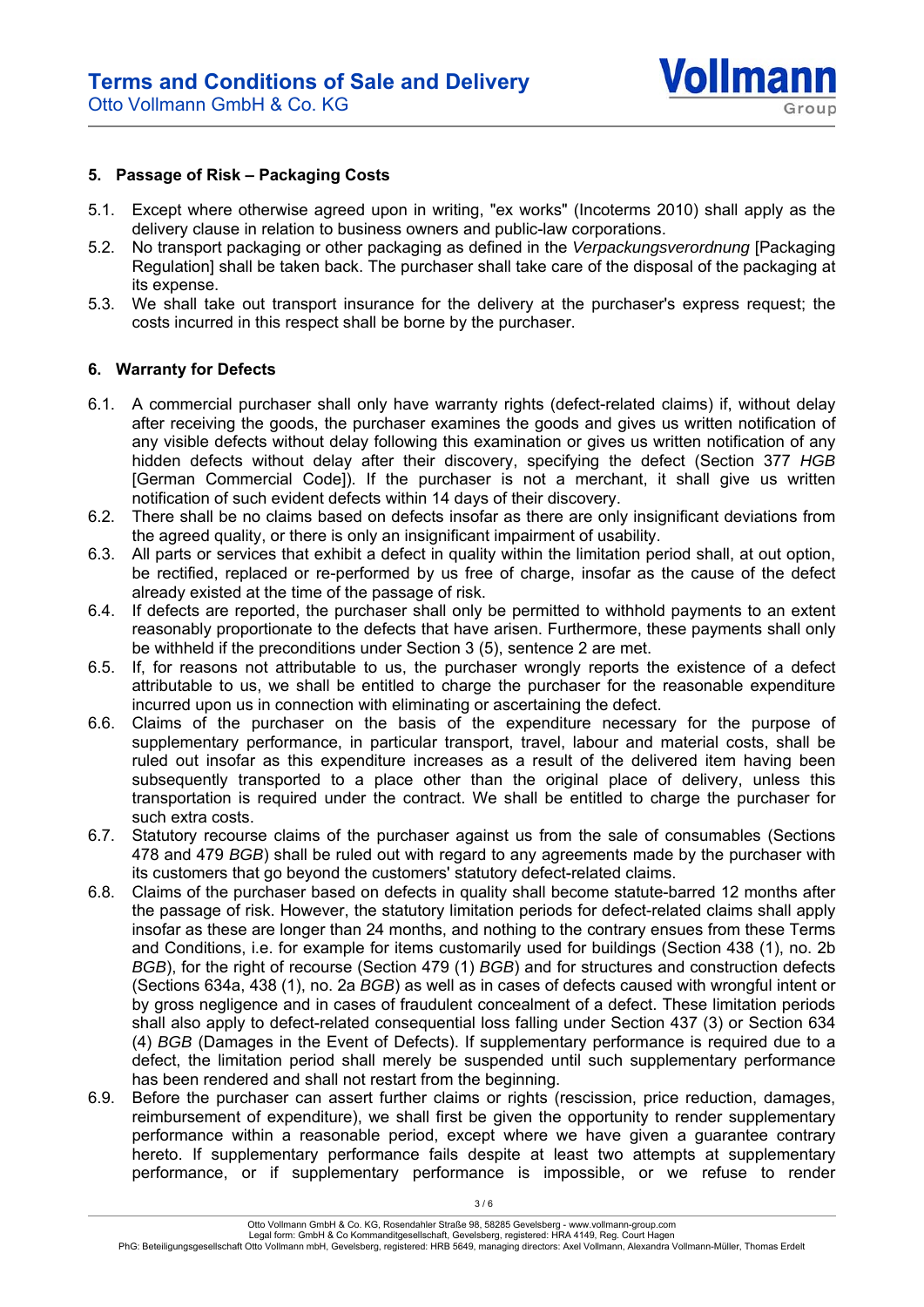

supplementary performance, or supplementary performance cannot be reasonably expected of the purchaser, the purchaser may rescind the contract or reduce the fee (reduction of price). The assertion of damage claims by the purchaser shall be governed by Section 8 of these Terms and Conditions.

6.10. Damage claims based on defects shall be governed by Section 8 of these Terms and Conditions. Any right to assert further claims or rights against us or our authorised agents on the basis of a defect in quality shall be ruled out.

## **7. Industrial Property Rights / Defects in Title**

- 7.1. Except where otherwise agreed upon, we shall merely be obliged to make the delivery in the country of the place of delivery free from third-party rights.
- 7.2. If we are at fault for any infringement of third-party property rights, we may, at our option, either obtain, at our expense, a right of use sufficient for the agreed or required use and grant this right of use, or alter the delivery item in such a way that the property right is not infringed, or exchange the delivery item, insofar as the agreed or required use of the delivery item by the purchaser is not impaired as a result thereof. If this is not possible for us or cannot be reasonably expected of us, the purchaser shall be entitled to the statutory claims and rights. Damage claims shall be governed by Section 8.
- 7.3. Section 6 (4), (5), (8) and (10) of these Terms and Conditions shall apply accordingly.

### **8. Damage Claims and Liability on Other Grounds**

- 8.1. Any right to assert damage claims for defect-related loss due to defects in our services owed to the purchaser, and any right to assert damage claims for consequential defect-related loss, in particular lost profit due to such defects, shall be ruled out, unless we caused the defects with wrongful intent or gross negligence or by negligently breaching principal contractual duties. This limitation of liability shall also apply to expenditure reimbursement claims of the purchaser based on defects. This limitation of liability for defect-related loss shall not apply to mortal injury, physical injury or health damage caused by slight negligence.
- 8.2. Any right to assert a damage claim for breach of a durability guarantee (Section 443 (2) *BGB*) given by us or third parties for which we are responsible shall be ruled out insofar as we are not at fault for the breach.
- 8.3. In all other respects, damage claims and expenditure reimbursement claims (hereinafter "damage claims") of the purchaser on any legal basis whatsoever, in particular those based on a breach of duties arising from the obligatory relationship or based on an unlawful act, shall be ruled out.
- 8.4. The above shall not apply to claims under Sections 1 and 4 *Produkthaftungsgesetz* [Product Liability Act], in cases of wrongful intent or gross negligence, for mortal injury, physical injury or health damage, in cases where a guarantee for the existence of a feature (guarantee of specific qualities) has been given, or in cases of negligent breach of principal contractual duties. However, our liability in cases of negligence shall be limited to the foreseeable loss typical of this type of contract, except where mortal injury, physical injury or health damage has occurred, where the existence of a feature has been guaranteed, or where otherwise agreed upon.
- 8.5. No change of the burden of proof is associated with the above provisions under subsections (1) to (4).
- 8.6. Insofar as our liability is ruled out or limited, this shall also apply to the personal liability of our employees, workers, personnel, representatives and authorised agents.
- 8.7. Limitation of the claims between the supplier and the purchaser shall be governed by Section 6 (8) of these Terms and Conditions, except where claims arising from tortious producer liability (Sections 823 et seqq. *BGB*) or the *Produkthaftungsgesetz* [Product Liability Act] are concerned.
- 8.8. Principal contractual duties within the meaning of these Terms and Conditions of Sale and Delivery are contractual duties where, in the absence of compliance therewith, the contract would have no value, or only a materially lower value, for the purchaser, and where compliance may be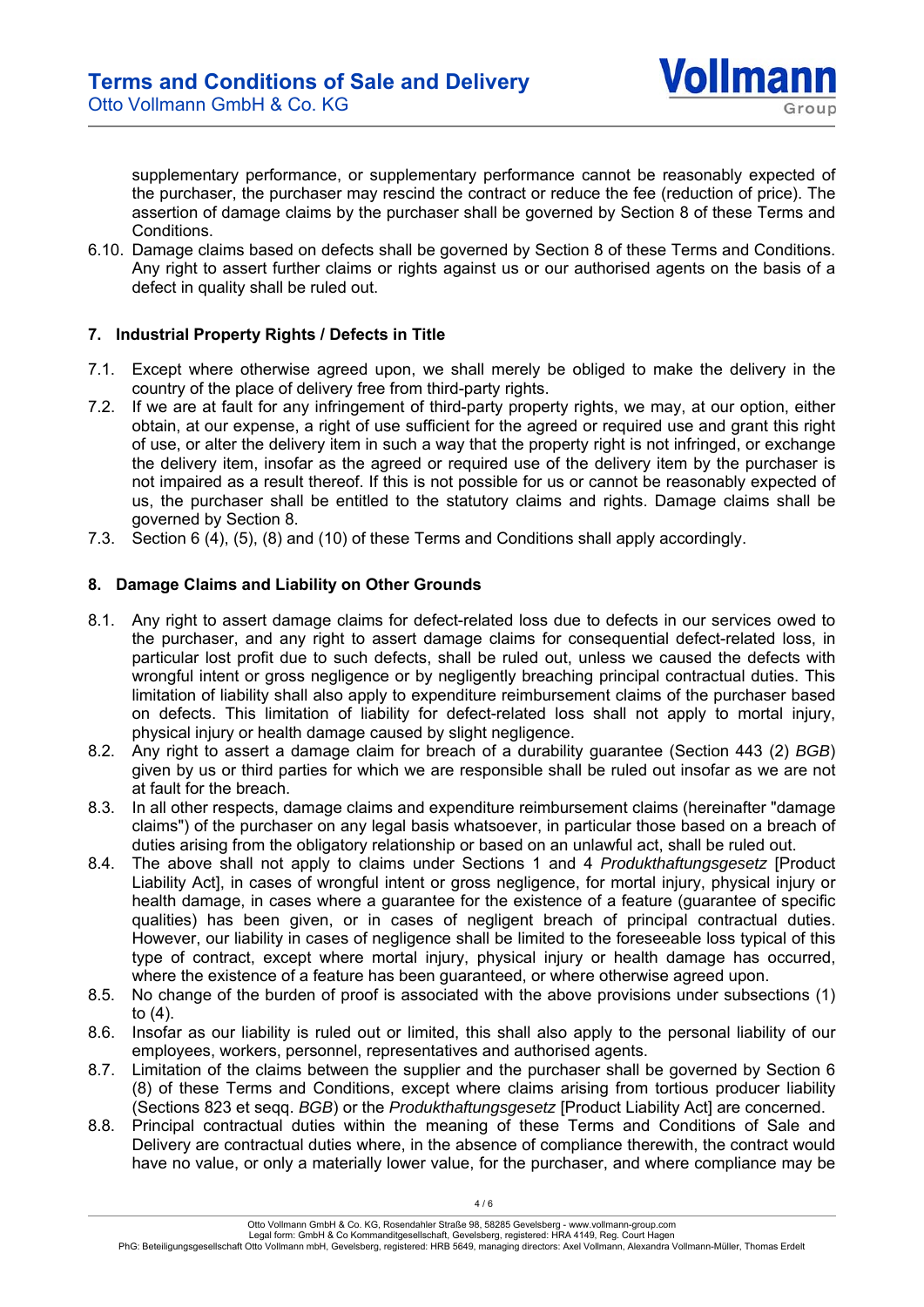

reasonably expected by the purchaser with due regard being given to all agreements made, and where a breach of these duties can normally not be cured by monetary compensation or can only be cured by monetary compensation to a limited extent. In this sense, principal contractual duties also include such duties where, in the event of non-compliance, the purchaser would normally no longer be interested in the implementation of the contract.

## **9. Retention of Title**

- 9.1. We shall retain title to the delivered items until all payments arising from the business relationship with the purchaser have been received. If the purchaser acts in breach of the contract, particularly if it defaults on payment after having been set a reasonable time limit, we shall be entitled to repossess the item delivered. This shall not apply insofar as the purchaser has already filed for insolvency proceedings, or insolvency proceedings have been instituted, and we are, as a result thereof, not permitted to immediately repossess the items delivered. Repossession of the delivered item by us shall not constitute rescission of the contract, unless we have expressly declared this in writing. Attachment of the delivered item by us shall always constitute rescission of the contract. Rescission of the contract shall not preclude the assertion of damage claims against the purchaser. We shall be authorised to realise the delivered item after having repossessed it. The proceeds from such realisation shall be credited against the purchaser's liabilities – less reasonable realisation costs. The provisions concerning realisation that are laid down in the *InsO* (*Insolvenzordnung*) [Insolvency Code] shall remain unaffected.
- 9.2. The purchaser shall treat the delivery item with care; in particular, the purchaser shall, at its own expense, adequately insure it against fire damage, water damage and theft on a replacement value basis. Insofar as maintenance or inspection work is necessary, the purchaser shall carry this work out in due time at its own expense.
- 9.3. In the event of attachments or other interventions by third parties, the purchaser shall notify us in writing without delay and provide us with all information necessary for exercising our rights. The purchaser shall be liable to us for the court costs and out-of-court costs in connection with any necessary action under Section 771 *ZPO* [Code of Civil Procedure] (third-party counter-claim proceedings).
- 9.4. The purchaser shall be entitled to on-sell the delivery item in the ordinary course of business. However, it hereby assigns to us in advance, in the sum of the final invoiced amount (including value-added tax) of our claim, all claims that accrue to it against its customers or third parties from the on-selling, regardless of whether the item delivered has been on-sold without having been processed or after having been processed. The purchaser shall remain entitled to collect this claim even after the claim has been assigned. However, we shall be authorised to collect the claim ourselves if the purchaser no longer meets its payment obligations out of the proceeds received, defaults on payment or has filed for the institution of insolvency proceedings or has ceased payments. In such cases, we may demand that the purchaser disclose to us the claims assigned and the debtors concerned, provide all information necessary for collecting the claims, hand over all relevant documents and give the debtor/debtors (third party/third parties) concerned notification of this assignment. However, it shall not be possible for us to collect the claim insofar as the *Insolvenzordnung* precludes this.
- 9.5. Any processing or remodelling of the delivered item by the purchaser shall always take place on our behalf. If the item delivered is processed with other items not belonging to us, we shall acquire joint title to the new item in the ratio of the value of the delivered item (final amount invoiced, including value-added tax) in relation to the other processed items at the time of processing. In all other respects, the item created as a result of processing shall be subject to the same terms as those applicable to the items delivered under retention of title.
- 9.6. If the items delivered by us are built into land in such a way that they thereupon become the land owner's property, the above subsection (5) shall apply accordingly.
- 9.7. At the purchaser's request, we shall release the security to which we are entitled insofar as the value of our security exceeds by more than 20 %, not merely in the short term, the claims to be secured; it shall be incumbent upon us to select the security to be released.